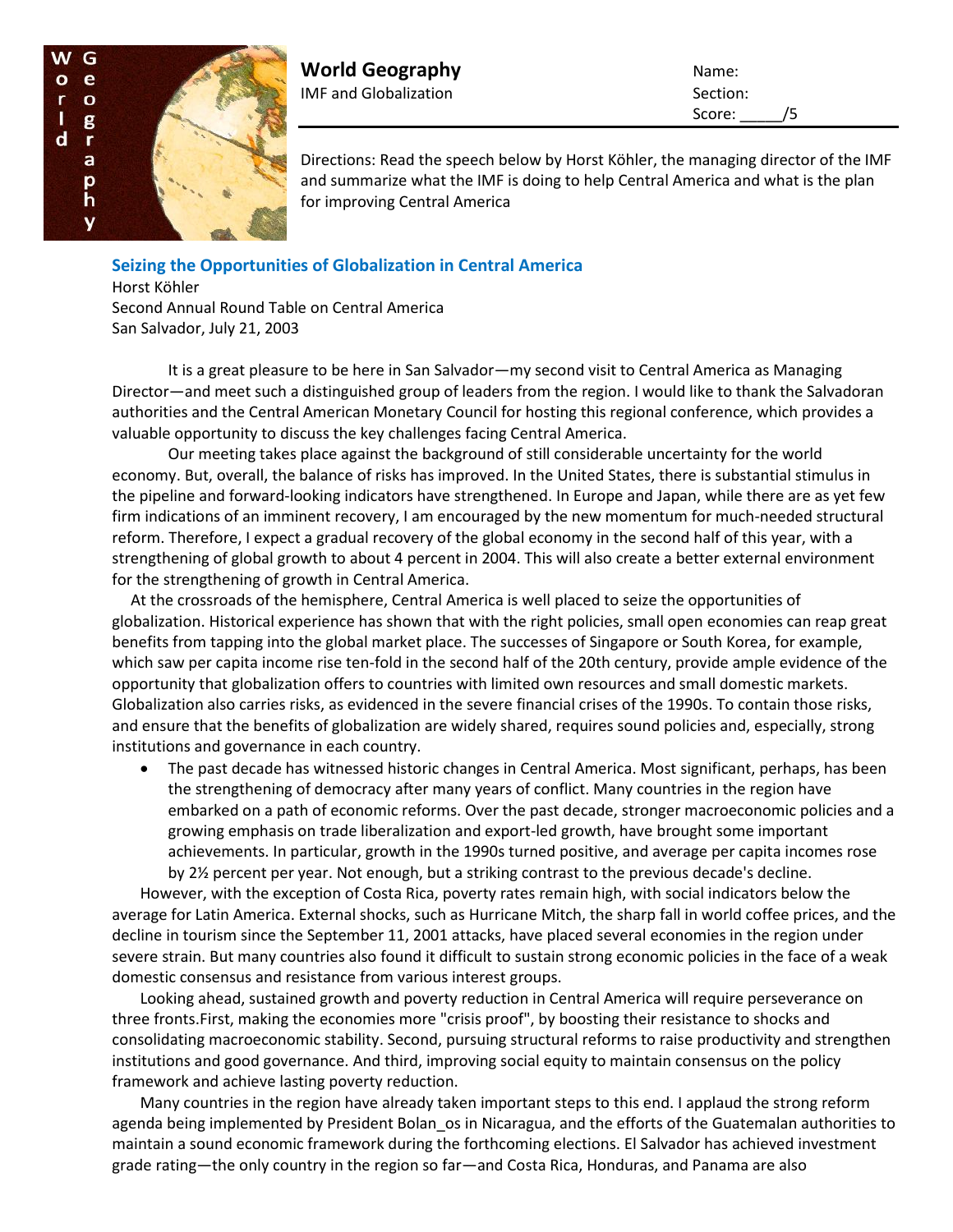strengthening their commitment to growth-enhancing reforms tailored to their individual circumstances. What is required now is to sustain and deepen these efforts so that Central America can tap its potential for growth and make decisive progress in reducing poverty.

Making economies more crisis proof requires more robust fundamentals and greater scope to absorb shocks. Further progress is needed, in particular, in two key areas:

- First, ensuring sustainable public debt dynamics. Better control and efficiency of spending is important. But infrastructure and social needs remain high, and there are limits to the scope for further cutting expenditure. Tax reform is, therefore, crucial and, given the generally low share of revenues in GDP, there remains much scope to broaden the tax base and reduce evasion. Improved debt management is also important, especially of dollar-denominated or -linked debt which has proven to be a major vulnerability in many countries.
- Second, strengthening domestic financial sectors. There is an urgent need to move away from weak supervision and forbearance, improve regulatory frameworks, strengthen governance, and contain informal dollarization and its risks-efforts that require strong political support. This is an area in which the IMF has been increasingly active in recent years, including in Central America, through its Financial Sector Assessment Program, implemented jointly with the World Bank.

The choice of exchange rate regime is especially important in this context. Pegs can be helpful in anchoring expectations, and official dollarization can enhance confidence as shown in Panama and El Salvador—but these regimes place great demands on the policy framework to ensure its consistency with this choice. In many other countries in the region, increased exchange rate flexibility has played a useful role as an economic "shock absorber" and by discouraging the build-up of risky foreign currency exposure.

Sustained growth will require structural reforms and strengthening of institutions. There is no template of institutions that works in every country: national traditions will dictate individual solutions. But empirical evidence points to a clear link between the quality of institutions and economic growth. Protecting property rights and the rule of law, combating corruption, and sound regulation of markets are crucial elements of a wellfunctioning market economy. They are also critical in attracting high-quality foreign investment.

Stronger, more competitive, and rapidly growing economies will greatly facilitate the pressing task of reducing poverty. But growth is not enough; the poor and disadvantaged also need targeted reforms and measures to help them benefit from growth. The agenda will vary from country to country, but experience suggests that programs to further reduce adult illiteracy, enhance rural development, and establish welltargeted social safety nets are crucial to combining fiscal responsibility with progress toward social goals. And combating corruption will yield significant benefits for economic growth by boosting investor confidence, but will also address social equity issues directly, as it is small businesses and the poor who often bear the brunt of the burden of corruption.

Trade can spur faster growth and poverty alleviation. A major responsibility lies with the advanced economies to reduce trade-distorting subsidies and improve market access for developing country exports. I understand that welcome progress is being made toward a regional free trade arrangement with the United States, which can clearly be beneficial for Central America. This could also stimulate greater regional cooperation, including regional institution building. Improved regional market access should not, however, detract from further decisive progress in multilateral trade liberalization under the Doha Round. I hope that the recent agreement within the European Union to reform its Common Agricultural Policy will give new impetus to negotiations in this area. In September, the World Trade Organization will hold its Ministerial Meeting in Cancún. This will be the occasion for the advanced economies to follow up their pledge with action.

At the same time, developing countries can strengthen their growth prospects by further streamlining their own trade policies. Although Central American countries are already fairly open to trade, there are still many trade barriers that impair competition. There is also room to lower further and remove exemptions to the region's common tariffs.

Regional cooperation can enhance the growth potential of individual countries. There are many areas where joining your efforts in this region can yield important benefits, such as collaborating on cross-border infrastructure projects, and harmonizing rules and standards in goods, labor, and financial markets. And in particular, in Central America's increasingly integrated financial markets, it must be a priority to build capacity for the consolidated supervision of financial groups. In this context, the Central American Monetary Council should have a key role to play in coordinating regional efforts to strengthen the financial sector. This will require